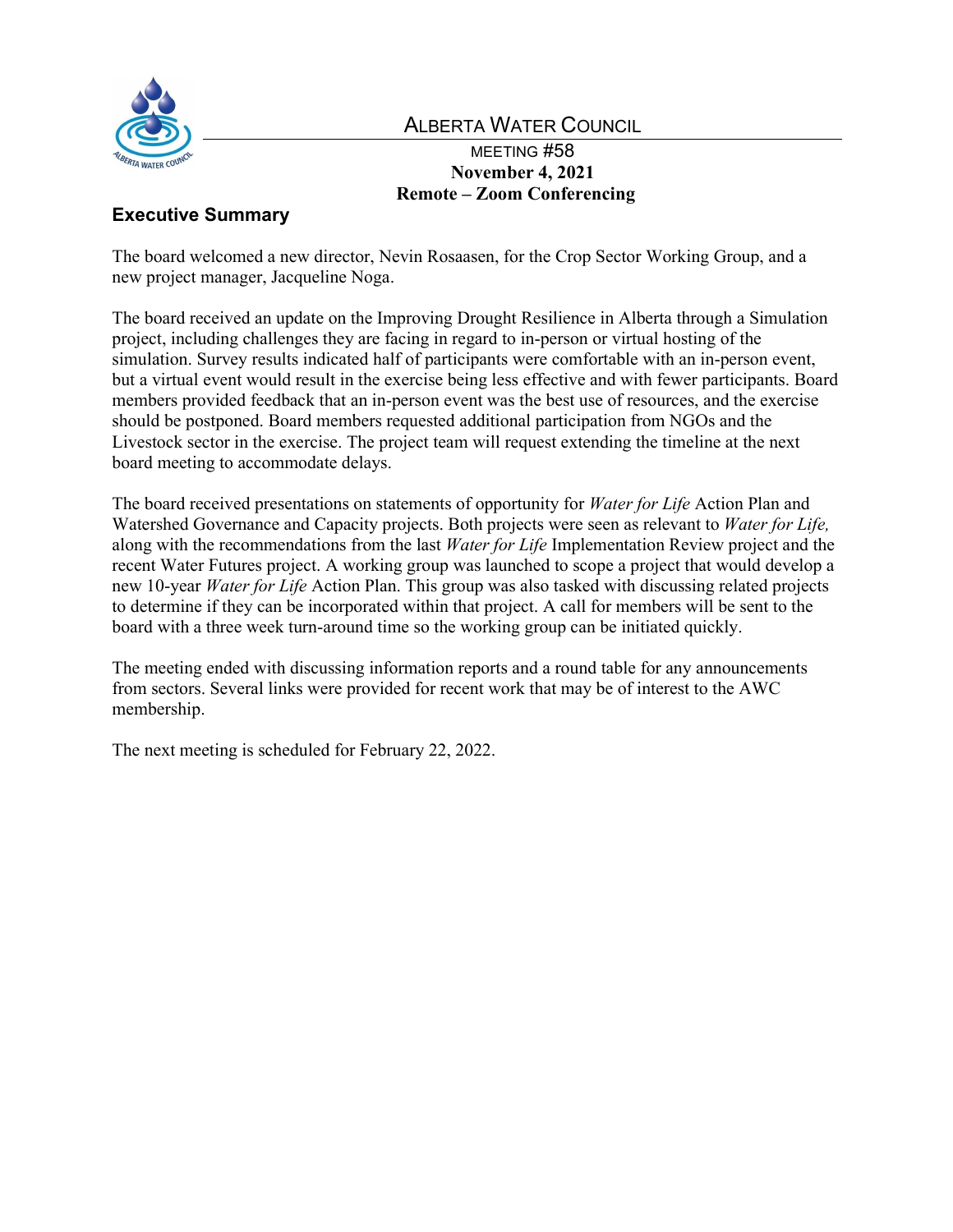# **Summary of Discussion**

Board meeting convened at 9:43 a.m.

# **1 Administration**

# **1.1 Approve the meeting agenda**

Andre Asselin chaired the meeting and reviewed the agenda. There were no blocks to adopting the agenda.

# *Decision 58.1: The board approved the agenda by consensus.*

# **1.2 Review actions from last meeting**

There were two actions from the previous meeting, one was addressed in GoA's update and was included in the meeting package. The second was for staff to work with Deanna to arrange a demonstration of the Alberta Water Tool, which is still ongoing.

# **1.3 Approve the summary report from the June 17, 2021 meeting**

A minor edit was incorporated to the summary report provided in the package.

# *Decision 58.2: The board approved the June 2021 meeting summary by consensus, and it will be posted to the website.*

# **1.4 Approve the draft 2022 Core Budget**

AWC's fiscal year runs from January 1 to December 31, and the core budget is provided by a grant from AEP. The 2022 core budget was developed by the executive committee with staff support. AWC shares some core budget items with CASA because the staff support both organizations, and those were identified.

The draft 2022 core budget included the assumption that in-person meetings would resume in 2022.

Discussion

- **Q:** Could we do a financial review each year instead of a full audit to save on costs?
	- o **A:** AWC is required to have its financial statements audited each year, but we go to market every three years to ensure the rate remains competitive.
- The budget characterizes the expenses well, and the Council is making good use of its resources.
- **Q:** How stable is the AWC's funding?
	- o **A:** The AWC has been funded by AEP since its inception, and the current grant agreement extends to 2023.

#### *Decision 58.3: The board approved the draft 2022 Core Budget by consensus.*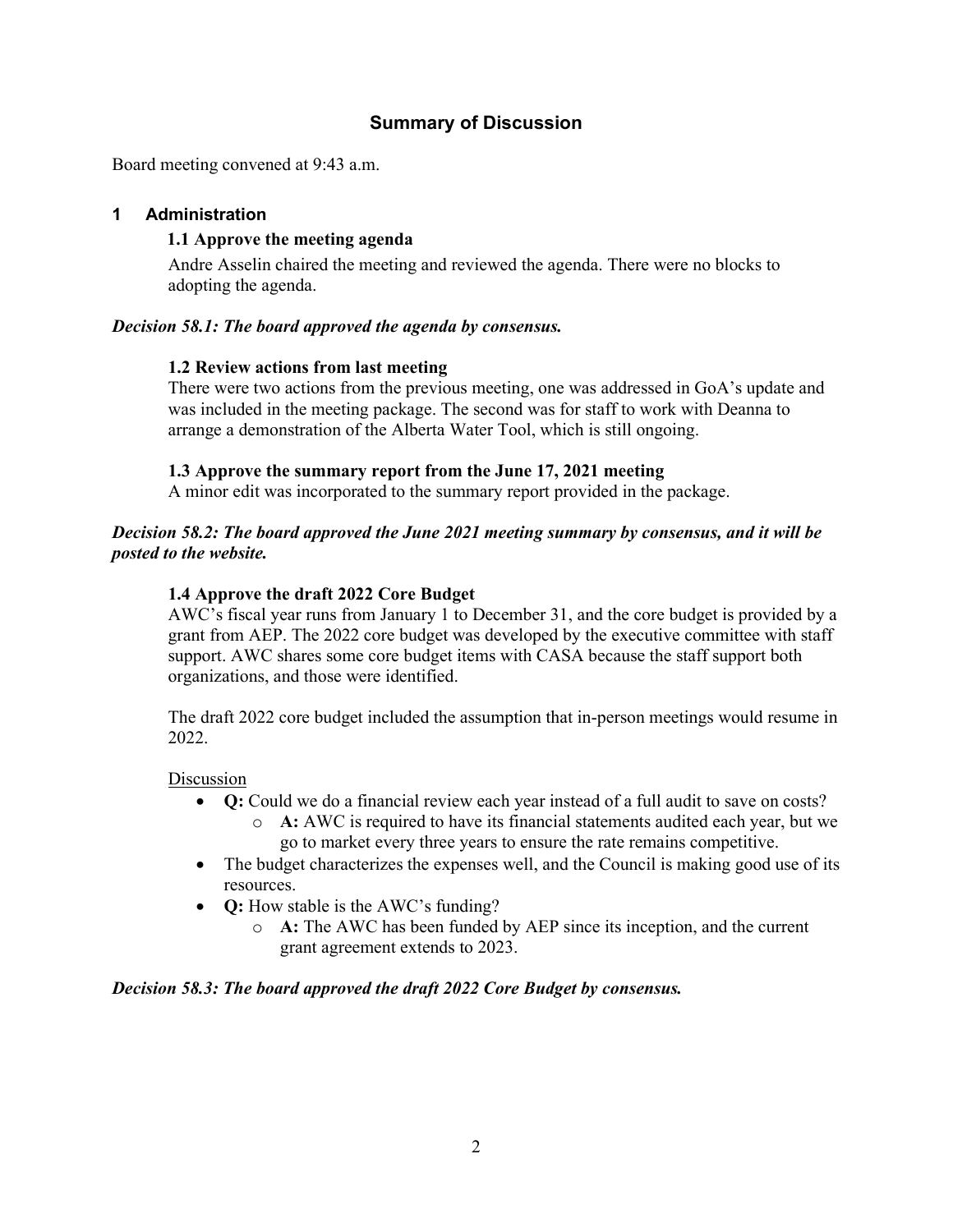# **1.5 Approve the draft 2022 Operational Plan**

AWC develops an operational plan every year which identifies major projects and some smaller projects the organization will take on over the next year. It is based on the three-year business plan.

#### **Discussion**

• **Q:** Are the activities under goal 1 linked to the statement of opportunity from AEP? o **A:** Yes, and this will be discussed later in the meeting.

#### *Decision 58.4: The board approved the draft 2022 Operational Plan by consensus.*

#### **1.6 Approve 2022 meeting dates**

The AWC typically holds three meetings per year, and this year the executive committee has proposed a field trip aligning with the June board meeting and an evening event prior to the November board meeting. The AGM would be held in June, and the executive committee meets a month before board meetings to set the agenda.

#### *Decision 58.5: The board approved the 2022 meeting dates by consensus.*

#### **1.7 Approve the updated Process Guidelines**

The AWC updates its process guidelines every three years, and 2021 aligns with this schedule. A process was approved at the June meeting to allow board members to provide input and review proposed edits. The staff developed an initial draft which was provided for board input. The feedback was incorporated, and the executive committee approved the new version for board approval. It was included in the meeting package.

#### Discussion

- It's good to see the references to Indigenous partners, peoples, and groups.
- The document attempts to recognize Indigenous Peoples in the ways they would like to be recognized, and there have been some strides with participation at the project team level, but more work is needed.
- How seats on the board are allocated to Indigenous groups could be revisited, but a meaningful conversation with them is required before making any bylaw amendments.

#### *Decision 58.6: The board approved the updated Process Guidelines by consensus.*

#### **1.8 Approve the path forward for business planning**

At the June meeting, the board approved a process to develop the next three-year business plan (BP) that will cover 2022–2024. A survey was sent to determine whether the core elements of the 2019–2022 BP were still relevant and serve as a good starting point for the next BP, or if a more robust process that included a workshop and third-party consultant should be pursued. There was broad support for option A, which is to build on the 2019-2021 BP rather than host a workshop. A second board survey will be used to identify specific changes they would like to see to the BP, and staff will work with directors and the executive committee to incorporate the changes in a new draft. The executive committee will be asked to approve the draft prior to the board's review and approval.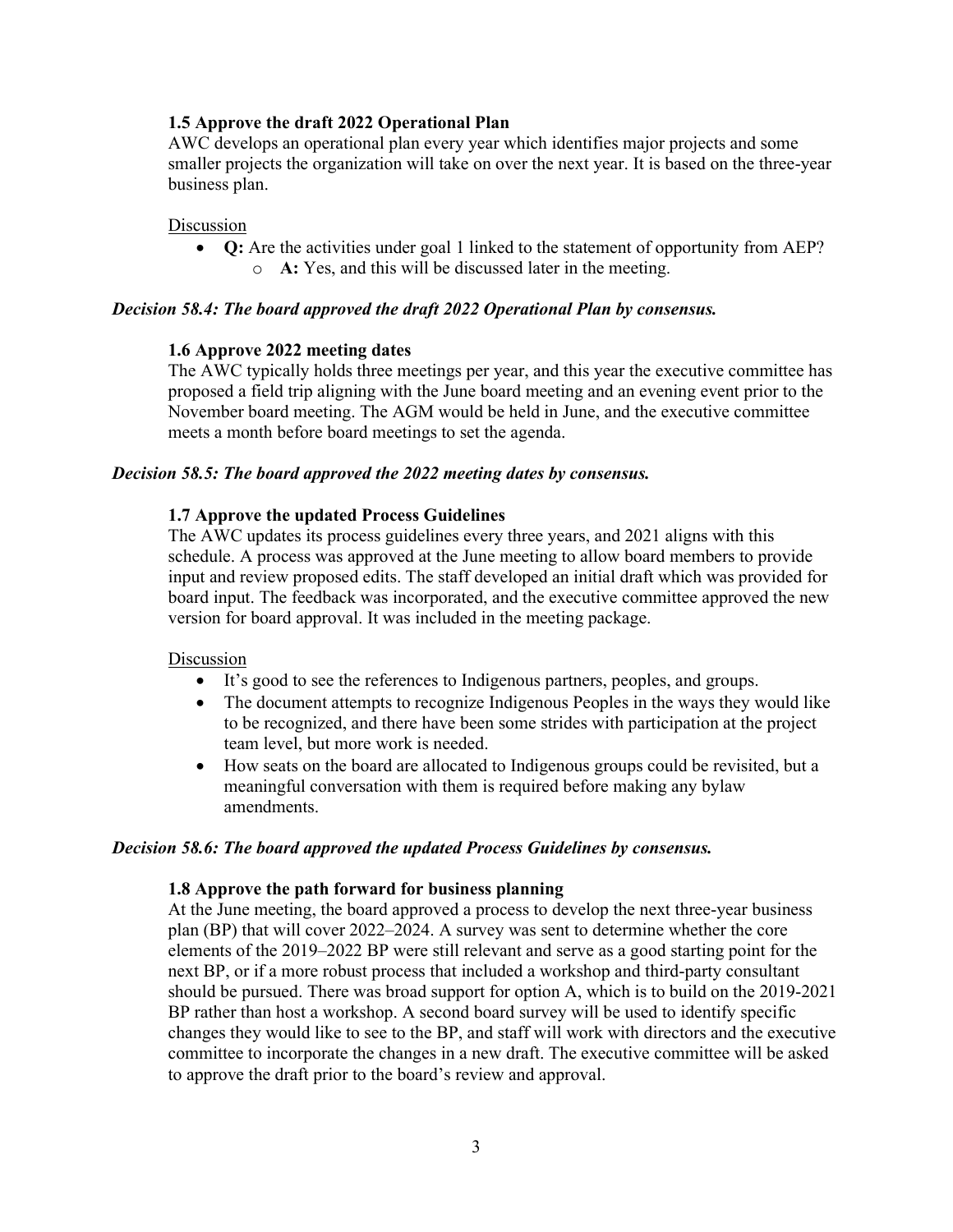# Discussion

• A Word (.doc) version of the survey should be available for those who cannot access the platform where the staff host the survey.

# *Decision 58.7: The board approved the proposed path forward for business planning by consensus.*

# **1.9 Appoint executive officers – GoA and PA and Industry**

Executive committee members have off-set two years terms. This year, the GoA and Provincial Authorities and Industry executive officer terms have expired. There is no limit to how many times an executive officer can be selected, and the sector groups are responsible for choosing their own representative.

Ahmed Idriss has been selected for the Industry executive officer. Bev Yee and Tom Davis will continue working together to represent GoA and Provincial Authorities at the executive committee.

# **2 Improving Drought Resilience in Alberta Through a Simulation Project Team**

Pamela Duncan from the City of Calgary, and Daryl McEwan from Alberta Environment and Parks presented an update from this project team. The presentation included team membership, background, and both the completed and upcoming milestones. The team is facing challenges related to hosting the event due to participants not being comfortable with a alarge in-person meeting, and the potential loss of effectiveness if the exercise was held virtually.

#### Discussion

- It is important to defer the exercise until it can be done in person. The value of the exercise is the dynamic interaction. We want to ensure it's done safely, so delaying it makes sense. There may be some options for controlling the environment, such as separate rooms that are linked through audio-visual equipped.
- **Q:** Is the exercise based on real or theoretical data?
	- o **A:** The simulation will use real data from the South Saskatchewan River Basin, and it will incorporate existing infrastructure. Participants will decide on mitigation measures such as allocations as the simulation moves along.
- Participation from some key groups is missing, such as the livestock sector and NGOs beyond Trout and Ducks Unlimited Canada.
- WaterSMART may have previously reached out to other NGOs or the livestock sector, so staff will follow-up with them for details on any communication and then bring the information to a project team meeting for discussion and expansion of the participant list.
- While virtual meetings are useful, for this type of exercise you lose too much over an inperson meeting. I would support waiting until you can have an in-person exercise with as many of the stakeholders as possible, so we can get the best information from the exercise to inform the provincial drought response plan.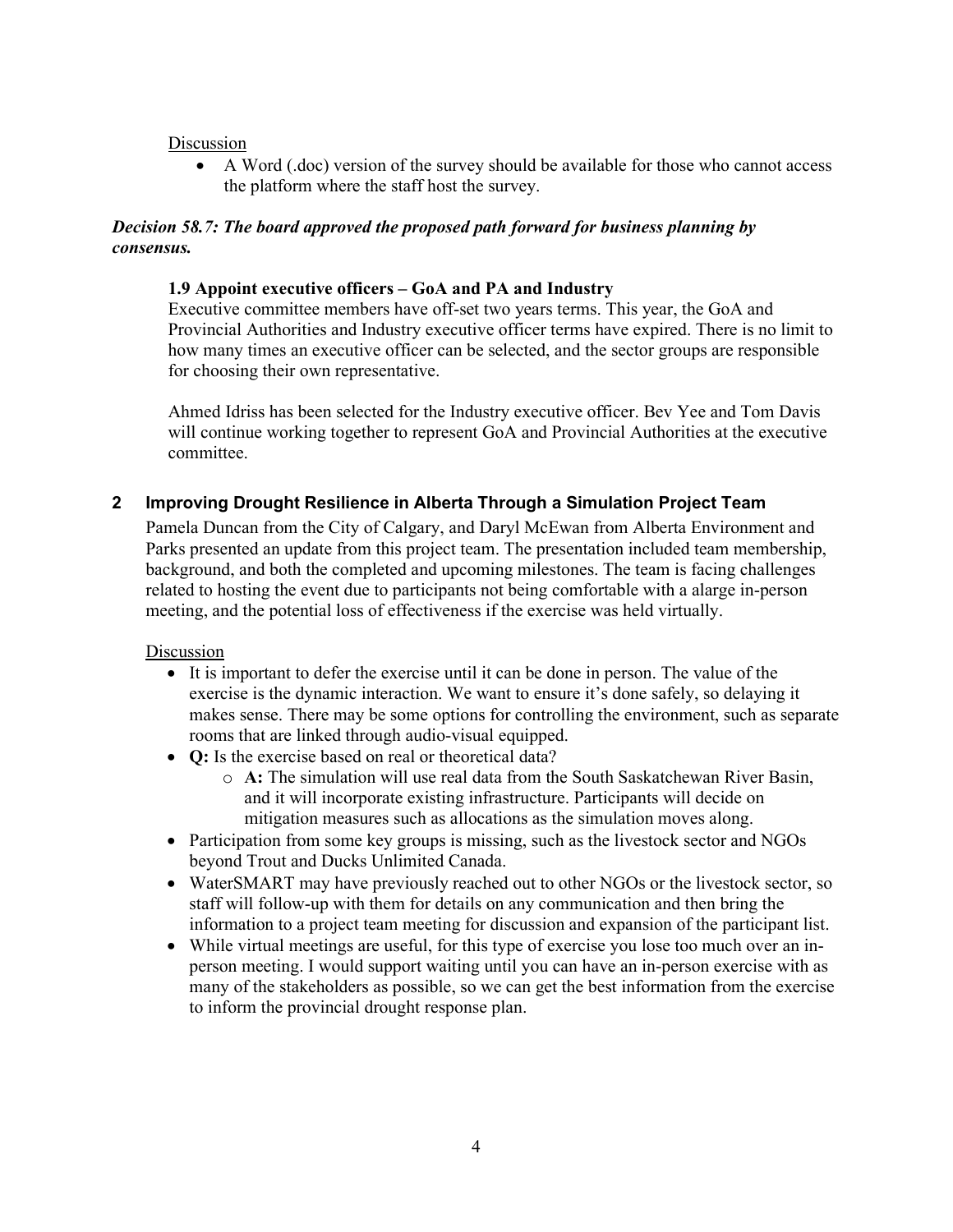- **Q:** What is driving the February 2022 backstop?
	- o **A:** One of the main drivers was availability of participants. The team is worried that if the exercise was held after the spring freshet, we would lose participants from some of the most relevant stakeholder groups due to their other priorities like calving, seeding, etc.
- This is important enough that at least irrigation representatives would arrange their schedules to be able to attend this, regardless of if it's held during a busy time.
- We need to do this with the right people, rather than trying to finish it early.
- The NGO community needs some level of comfort that aspects of environmental flow that aren't related to recreational fish or duck interests are being considered. The participation from that sector needs to be increased.
- **Q:** Has the team considered things like using rapid COVID tests for participants, to increase comfort levels with an in-person event?
	- o **A:** The team has talked about that as an option, along with confirming vaccination status of the invited participants. They are unsure of the specific logistics, but plan to discuss it further.

### **Action Item 58.1: Staff and the project team to review participants of the simulation and include representation from the livestock sector and additional NGOs.**

# **3 Setting a Path for AWC Projects**

The AWC has capacity to take on new work, and statements of opportunity have been prepared for several project ideas. The project ideas share some overlap, and it's possible a working group could address multiple work areas.

#### **3.1 Watershed Governance and Capacity Ad Hoc Group Statement of Opportunity**

Petra Rowell from the Athabasca Watershed Council provided a presentation on the Watershed Governance and Capacity Statement of Opportunity. The presentation included background on the ad hoc group, an overview of the discussions the team had, and the scope of the statement of opportunity.

#### **3.2** *Water for Life* **Action Plan Statement of Opportunity**

Bev Yee from Alberta Environment and Parks provided a presentation on developing the next *Water for Life* Action Plan Statement of Opportunity. The presentation included some proposed goals for the work, including clarifying roles and responsibilities and ensuring the complexity of the water and watershed systems in Alberta are being addressed, along with a proposed timeline.

Discussion

- The proposed timeline for the *Water for Life* Action Plan project is short; if those timelines aren't negotiable then a lot of resources would have to be allocated.
- The timelines are negotiable, but there is a sense of urgency for this work. The issues are upon us now, and we want to move forward in a constructive, positive way and demonstrate that we're being proactive.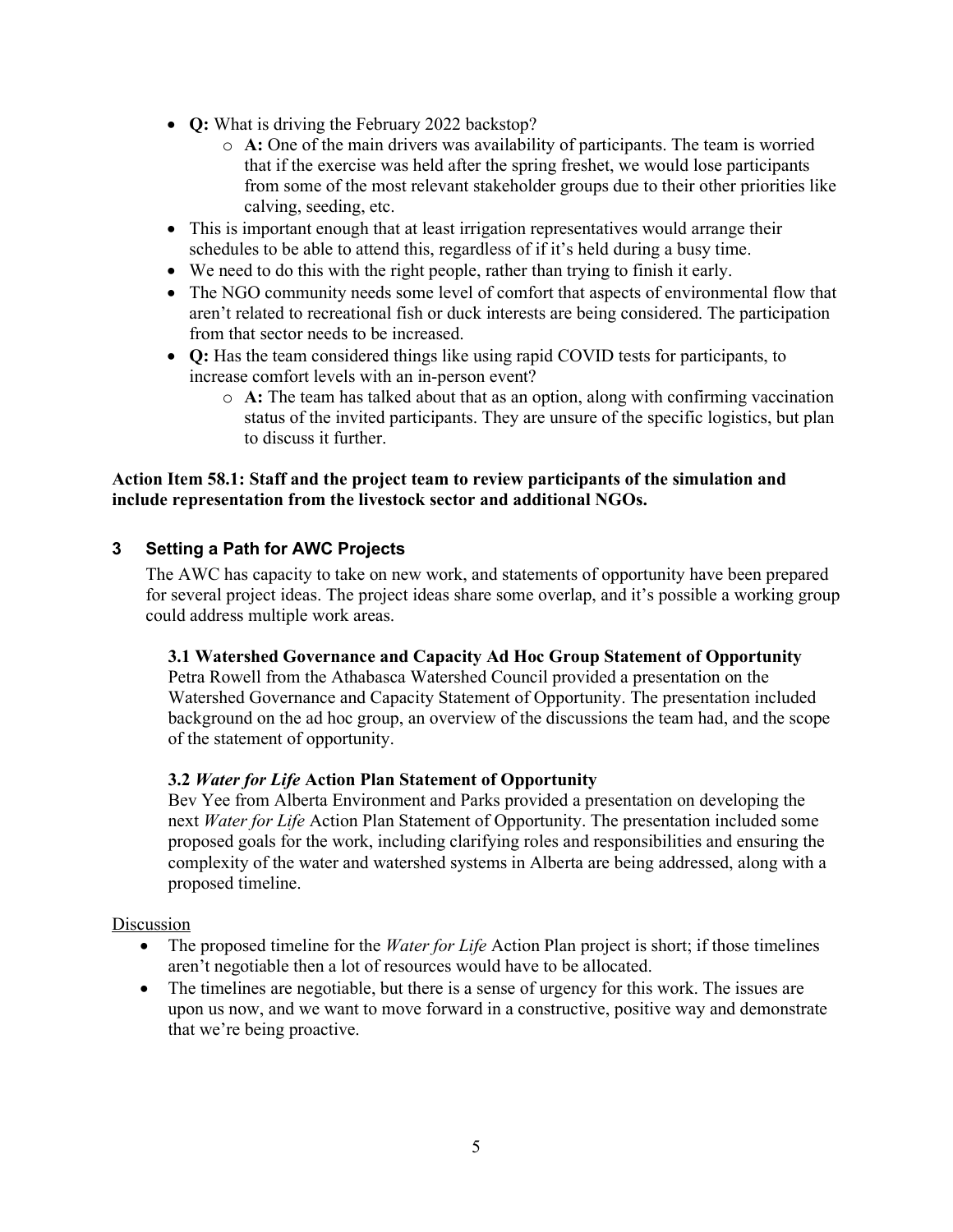- There is a good opportunity to integrate work on governance into the *Water for Life* Action Plan. The map of partnerships would be a good place to start, and in particular the integration points between land and water planning. A review of the shared governance work previously completed by the AWC would also be valuable.
- Clarifying roles and responsibilities is important; it's not clear we all have the same understanding of that.
- Indigenous water governance isn't the same as the conventional view of water governance, so that should be considered.
- The participation in this group should be well considered and should include groups like the regional growth boards from Edmonton and Calgary.
- There is a significant education component; there isn't consistent understanding, so outreach and education is an important component.
- There are a lot of layers and a lot of decision-makers. More and more are under regional and land-use planning, which doesn't align with a shared governance model. What's the role of the other *Water for Life* partners?
- A governance review should consider how the river and environmental flows are represented, since the environmental community isn't a member of WPACs.
- Caution against layering too much work into the *Water for Life* Action Plan; if the scope is too broad, we won't be able to meet the timeline.
- This is a complex piece of work that could be completed through various teams or sub-teams, but capacity of both participants and AWC staff is a concern.
- **Q:** What is the role of the federal government in this work?
	- A: The federal government's jurisdiction is with transboundary waters. They could participate in the work, but their role would need to be clear.
- There are some basic questions around governance that we don't have the answer to; someone may have the answers, but it hasn't been communicated well. For example, it's not clear who sets water quality objectives and other limits for a waterbody.
- The government sets those limits; it's a collaborative process and welcomes the input from other stakeholders.
- One of the things that should come out of this and other AWC projects is a clear line of accountability back to the GoA. An AEP director should consider these documents when making decisions on the *Water Act* or for approvals.

# *Decision 58.8: The board agreed by consensus to strike a working group to pursue the Water for Life Action Plan project, with the need to consider if the watershed governance and capacity work fits into this project.*

A call for members will be distributed for a *Water for Life* Action Plan Working Group, with a threeweek deadline for submission of names.

# **4 Information Reports and Opportunity for Questions**

# **4.1 Government of Alberta Update**

No discussion.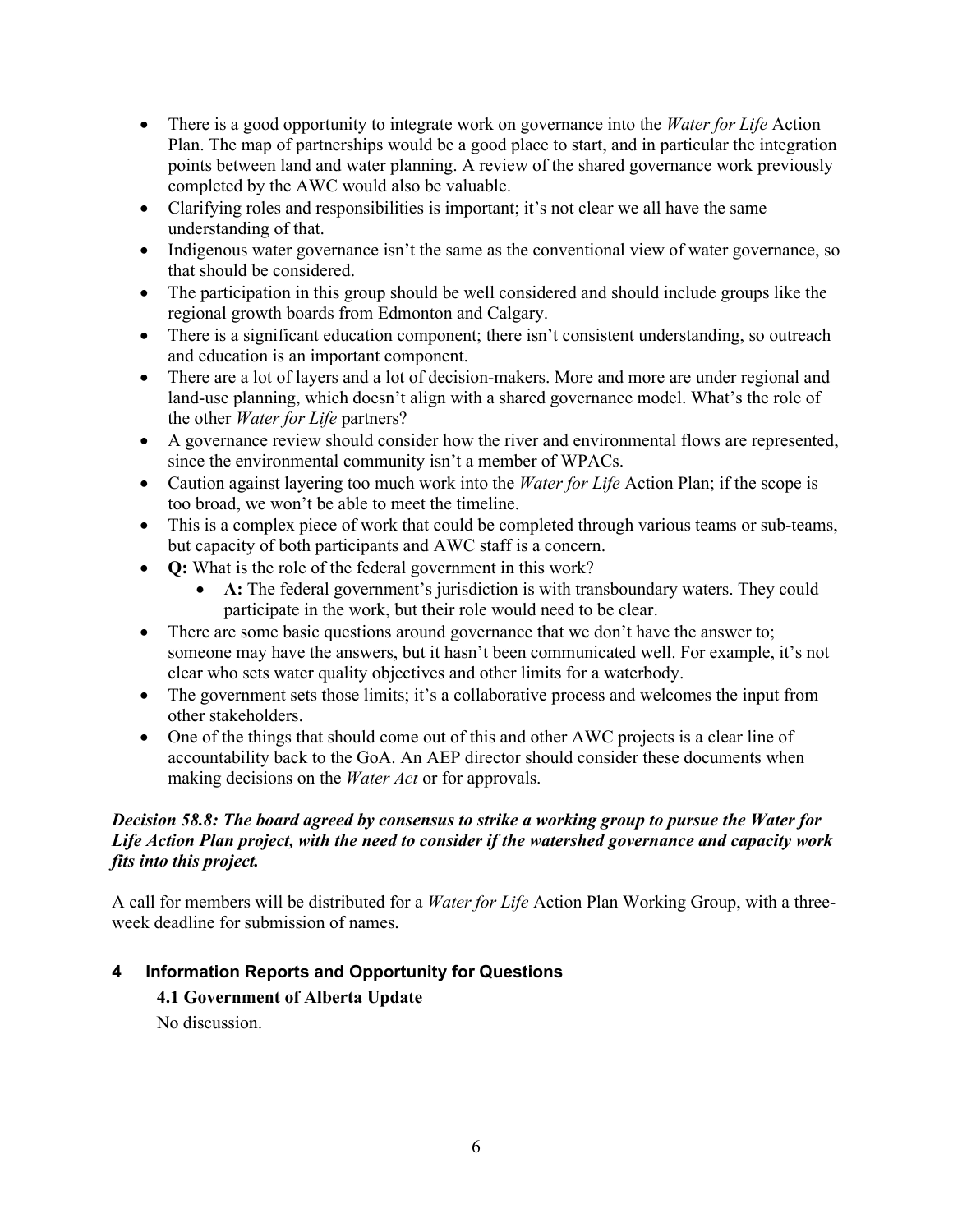# **4.2 Executive Director's Report**

# Discussion

• It would be appropriate for the AWC to send a thank-you letter to the AWA, and Bob Cameron specifically, for their participation and work in support of the AWC.

# **Action Item 58.2: AWC staff to send a thank you letter to the AWC for their participation and work in support of the AWC.**

# **4.3 Source Water Protection Phase I: Risk Assessment and Data Tools Project Team Update**

No discussion

# **4.4 Other Sector Updates**

The RDRWA is planning a drought event, and a link was provided for anyone interested in registering.

The next board meeting is scheduled for February 24, 2022.

The board meeting adjourned at 12:25 p.m.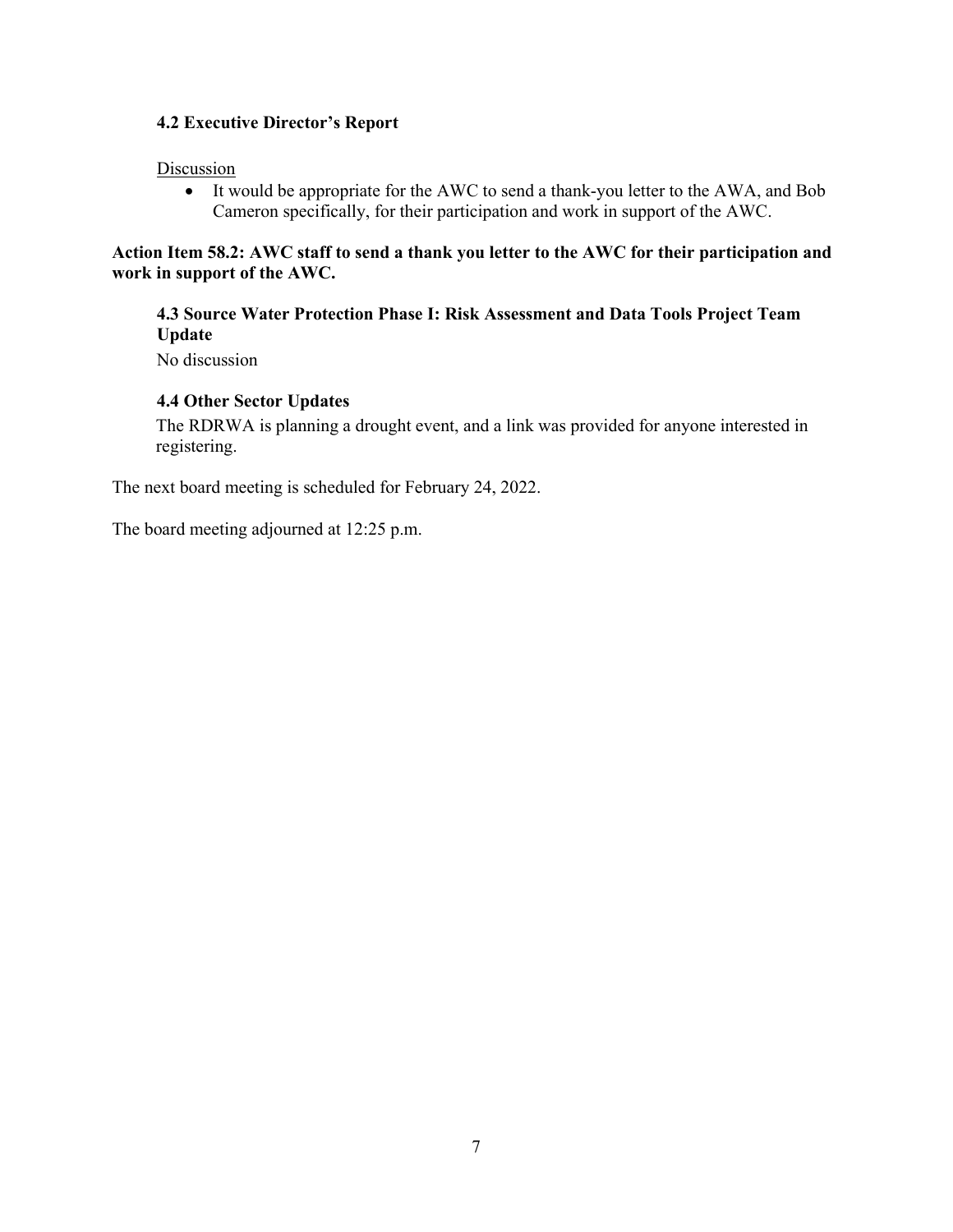### **Attachment 1: Meeting #58 Attendees**

# **In Attendance AWC Directors and Alternates**

Rawnald Axelson, Industry (Livestock) Maureen Bell, NGO (Environmental) John Conrad, GoA and Provincial Authorities (Alberta Agriculture and Forestry) Deanna Cottrell, Industry (Oil and Gas) Jaime Davies, NGO (Environmental) Tom Davis, GoA and Provincial Authorities (Alberta Environment and Parks) Brian Deheer, NGO (Environmental) Mark Donner, GoA and Provincial Authorities (Science and Research) James Guthrie, Industry (Mining) Jim Hackett, Industry (Power Generation) Jason Hale, Industry (Livestock) Rob Hoffman, Industry (Chemical and Petrochemical) Paul McLauchlin, Government (Rural) Steve Meadows, NGO (WPACs) Dan Moore, Industry (Forestry) Morris Nesdole, NGO (WPACs) Steph Neufeld, NGO (Lake Environment Conservation)

Tara Payment, Industry (Oil and Gas) Brett Purdy, GoA and Provincial Authorities (Alberta Innovates) Margo Jarvis Redelback, Industry (Irrigation) Alain Richard, NGO (Wetland Conservation) Nevin Rosaasen, Industry (Crop Sector Working Group) Tracy Scott, NGO (Wetland Conservation) Nancy Stalker, Government (Large Urban) Merry Turtiak, GoA and Provincial Authorities (Alberta Health) Jason Unger, NGO (Environmental) Craig Werner, Industry (Forestry) Jay White, NGO (Lake Environment Conservation) Bev Yee, GoA and Provincial Authorities (Alberta Environment and Parks) Andre Asselin, Executive Director (exofficio)

# **Guests:**

Brian Free, Marilea Pattison Perry, Martina Krieger, Daryl McEwan, Morna Hussey, and Cam Lane; AEP Pam Duncan, City of Calgary Petra Rowell, Athabasca Watershed Council Lieserl Woods, Environment and Climate Change Canada Ruth Mitchell, Alberta Health

# **AWC Staff and Contractors:**

Alec Carrigy, Katie Duffett, Anuja Hoddinott, Scott Millar, Jacqueline Noga

#### **Absent with Regrets:**

Darren Calliou, Government (Métis Settlements) Silvia D'Amelio, NGO (Fisheries Habitat Conservation) Tanya Thorn, Government (Small Urban)